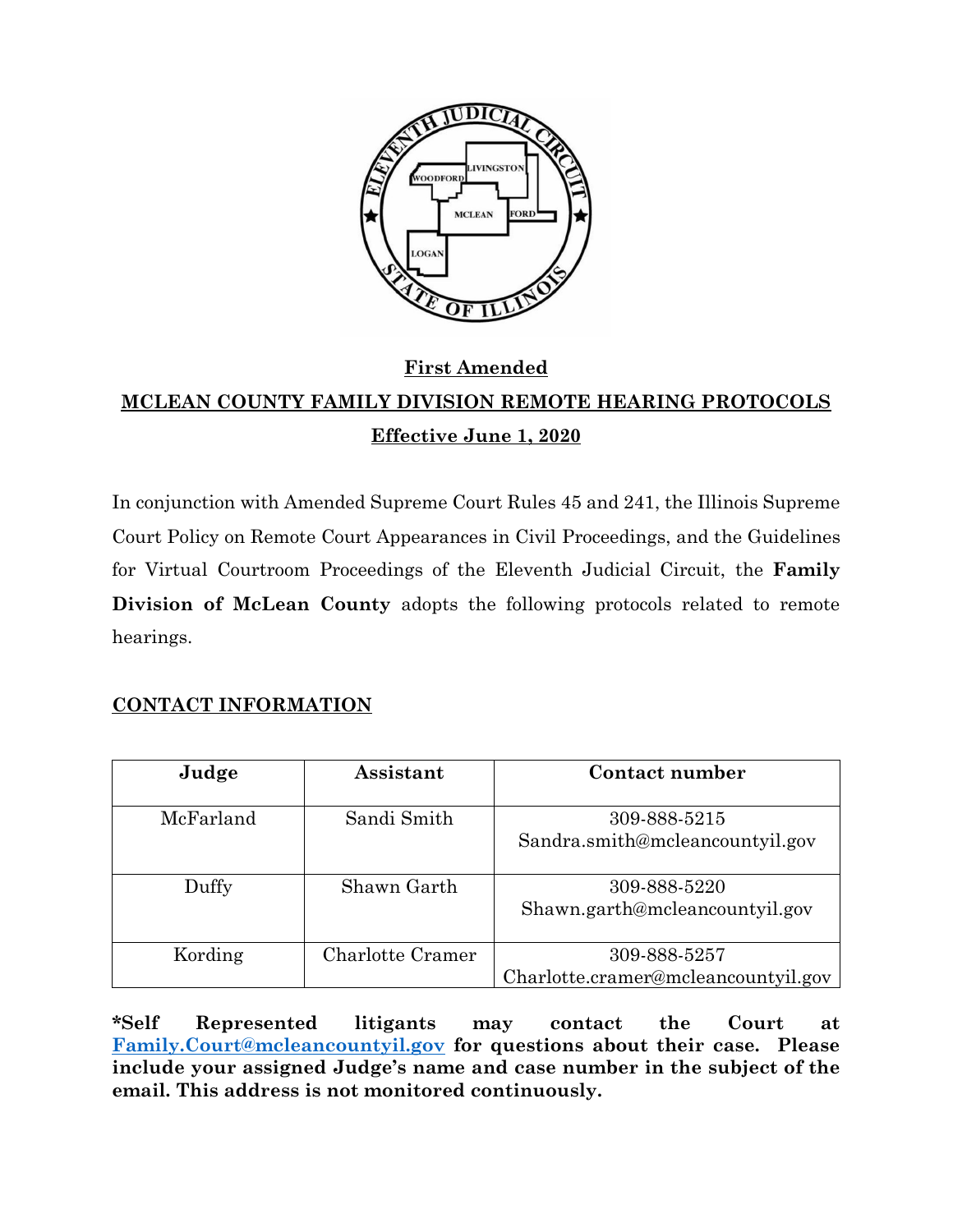

### **REMOTE HEARING ACCESS:**

Each Judge will have a dedicated Zoom® Meeting ID and password that can be used for purposes of status calls and some hearings. There may be a reason for the eCourt to change the password or meeting ID from time to time. We will make those changes available as those changes are made.

| Judge     | <b>Meeting ID</b> | Password | Call-in number*           |
|-----------|-------------------|----------|---------------------------|
| McFarland | (through 6/19)    |          | 1 312 626 6799 (Chicago)  |
|           | 909 113 0107      |          | 1 929 436 2866 (New York) |
|           |                   |          | 1 346 248 7799 (Houston)  |
|           | (After 6/19)      |          |                           |
|           | 945 9824 1091     |          |                           |

| Judge | <b>Meeting ID</b> | Password | Call-in number*           |
|-------|-------------------|----------|---------------------------|
| Duffy | 938 3601 4457     |          | 1 312 626 6799 (Chicago)  |
|       |                   |          | 1 929 436 2866 (New York) |
|       |                   |          | 1 346 248 7799 (Houston)  |
|       |                   |          |                           |

| Judge   | Meeting ID    | Password                  | Call-in number*          |
|---------|---------------|---------------------------|--------------------------|
| Kording | 975 2260 0369 |                           | 1 312 626 6799 (Chicago) |
|         |               | 1 929 436 2866 (New York) |                          |
|         |               |                           | 1 346 248 7799 (Houston) |
|         |               |                           |                          |

• If you have a case where an invitation was previously sent, use the previous invitation for your hearing.

\*contact cCourt for additional numbers as needed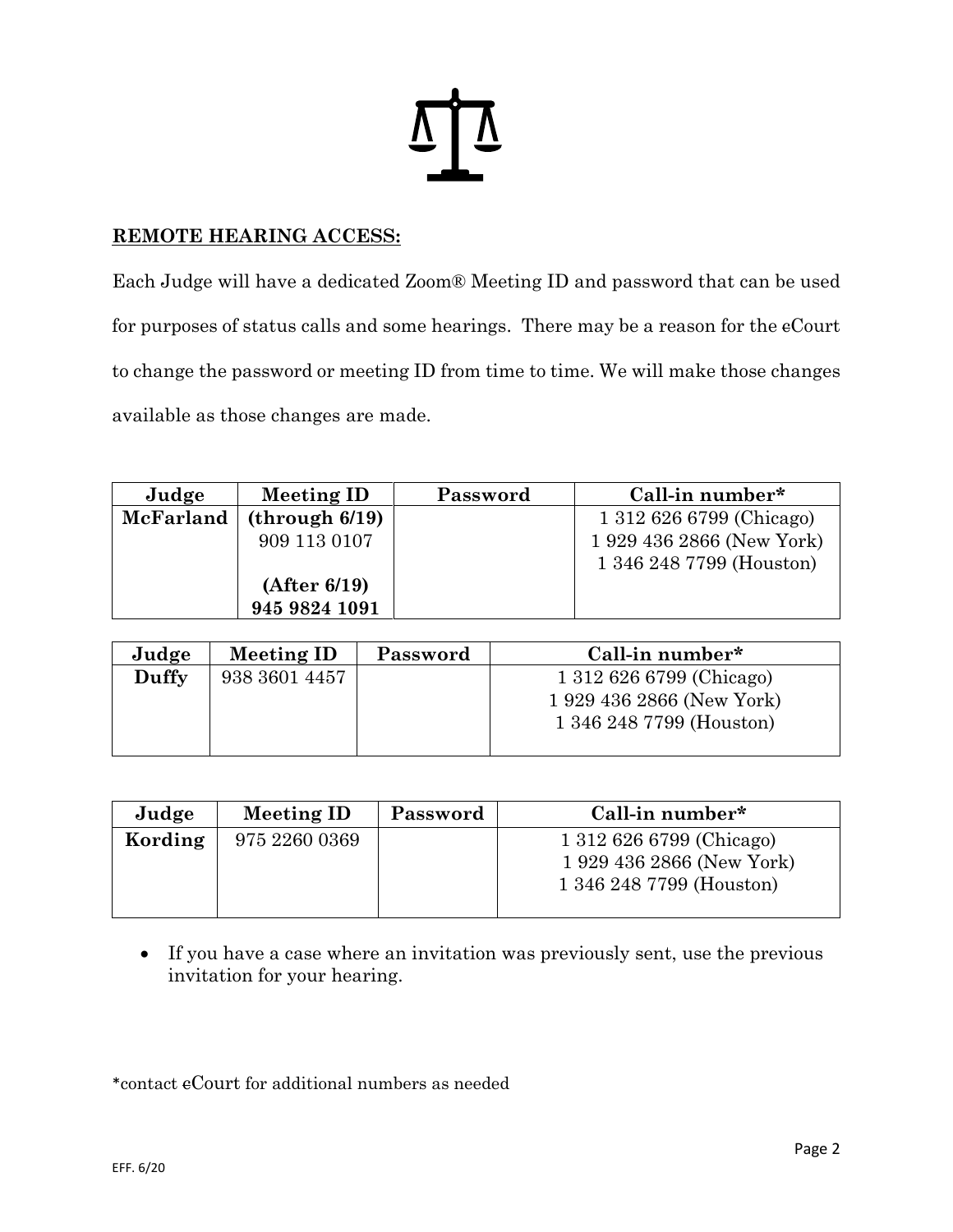

#### **NOTICE OF REMOTE HEARING:**

• The Court expects that attorneys/self-represented litigants (SRL) will prepare and e-file a Notice of Remote Hearing (NRH) in advance of remote hearings in substantially similar form as the NRH attached hereto as Appendix A. Unless the opposing party is a SRL, the Court will not require a NRH to be sent for a "status/CMC" hearing that was scheduled in Court. The judge will make every effort to reflect that "all have notice" in its docket entry in appropriate circumstances.

• A NRH may be sent via email through the e-file system only if the SRL or opposing attorney has included their email address as an appropriate e-serve address. Otherwise, NRH shall be sent in any method approved pursuant to Supreme Court Rule 11.

• An attorney sending a NRH to a SRL for an initial appearance should include a copy of the initial appearance/CMC notice attached hereto as Addendum B. This may also be modified and used with a NRH for hearings other than initial appearance hearings where a party is self-represented.

For cases where both parties are SRL, eCourt staff shall prepare a NRH along with the appropriate remote hearing instructions as directed by the presiding judge. Said NRH shall be e-filed with the Clerk. If a SRL has included an email address for service in the e-file system, the NRH will be sent to the email address provided by the SRL. Otherwise, the cCourt shall direct staff to send service by regular mail to the SRL's last known address.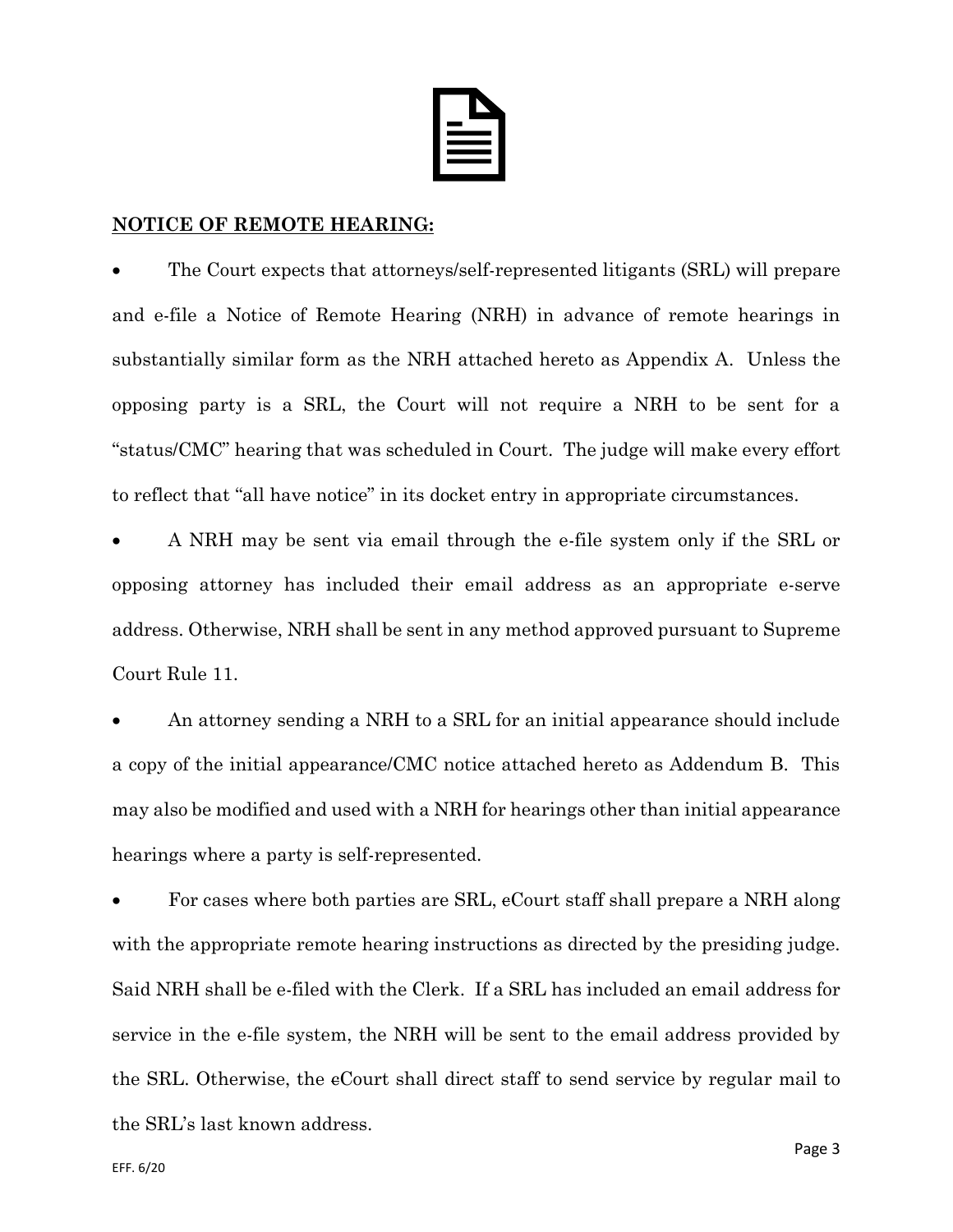

### **IN-PERSON COURT APPEARANCE**

• Due to courthouse capacity and as part of the resumption of operations **McLEAN COUNTY ADMINISTRATIVE ORDER 2020 – 19 RESUMPTION OF COURT OPERATIONS – COVID-19**, dated May 26, 2020, the Family Division will primarily be conducting hearings remotely for the foreseeable future. The judges assigned to the Family Division will be coordinating to prioritize which cases shall be subject to an in-person hearing. Priority shall be given to half-day or full day trials on parenting time/responsibilities that may involve a school choice issue, Orders of Protection and some IV-D child support enforcement cases.

• As courtrooms become available and cases are settled or rescheduled throughout the next several months, the Court will work to accommodate additional in-person hearings as we are able.

• When an in-person hearing/trial is scheduled, the hearing may not occur in the courtroom regularly assigned to the judge hearing the case. Please check the schedule in the lobby or contact the judge's assistant for confirmation of the courtroom that will be utilized for your hearing.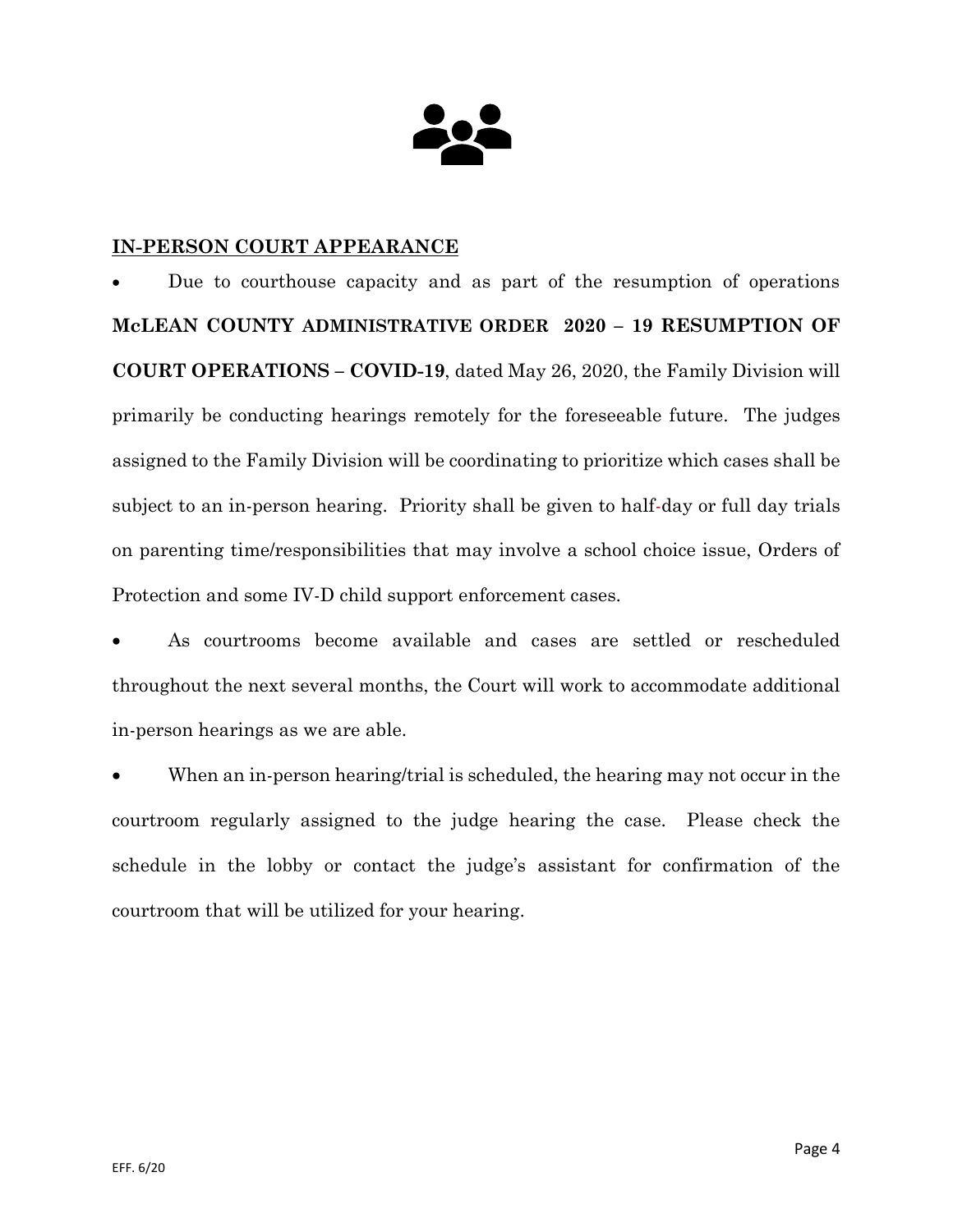## **EXHIBITS**

## • **DO NOT E-FILE EXHIBITS WITH THE CLERK.**

• All exhibits for remote hearings need to be exchanged between the parties with copies to the cCourt AT LEAST 24 hours prior to the hearing. If you have not met this deadline, you will need to contact the judge and opposing party prior to the hearing to discuss accommodation for exchange of exhibits.

• Include an exhibit list for all hearings with exhibits, even if are only presenting one exhibit. See Exhibit list attached hereto as Appendix C.

• Exhibits shall be emailed to **Family.Court@mcleancountyil.gov**. Please designate **the judge** hearing the case **with the case name and number** in the subject line. This email will not be monitored continuously so last-minute submission of exhibits may not get to the cCourt in time for the hearing.

• Attorneys/parties shall be allowed to utilize the screen-sharing function on the remote hearing platform with permission of the eCourt. This does not negate the requirement to exchange exhibits before the hearing. Any rebuttal or supplemental exhibits presented via screen share shall be provided to the eCourt within 24 hours of the hearing for admission into the record.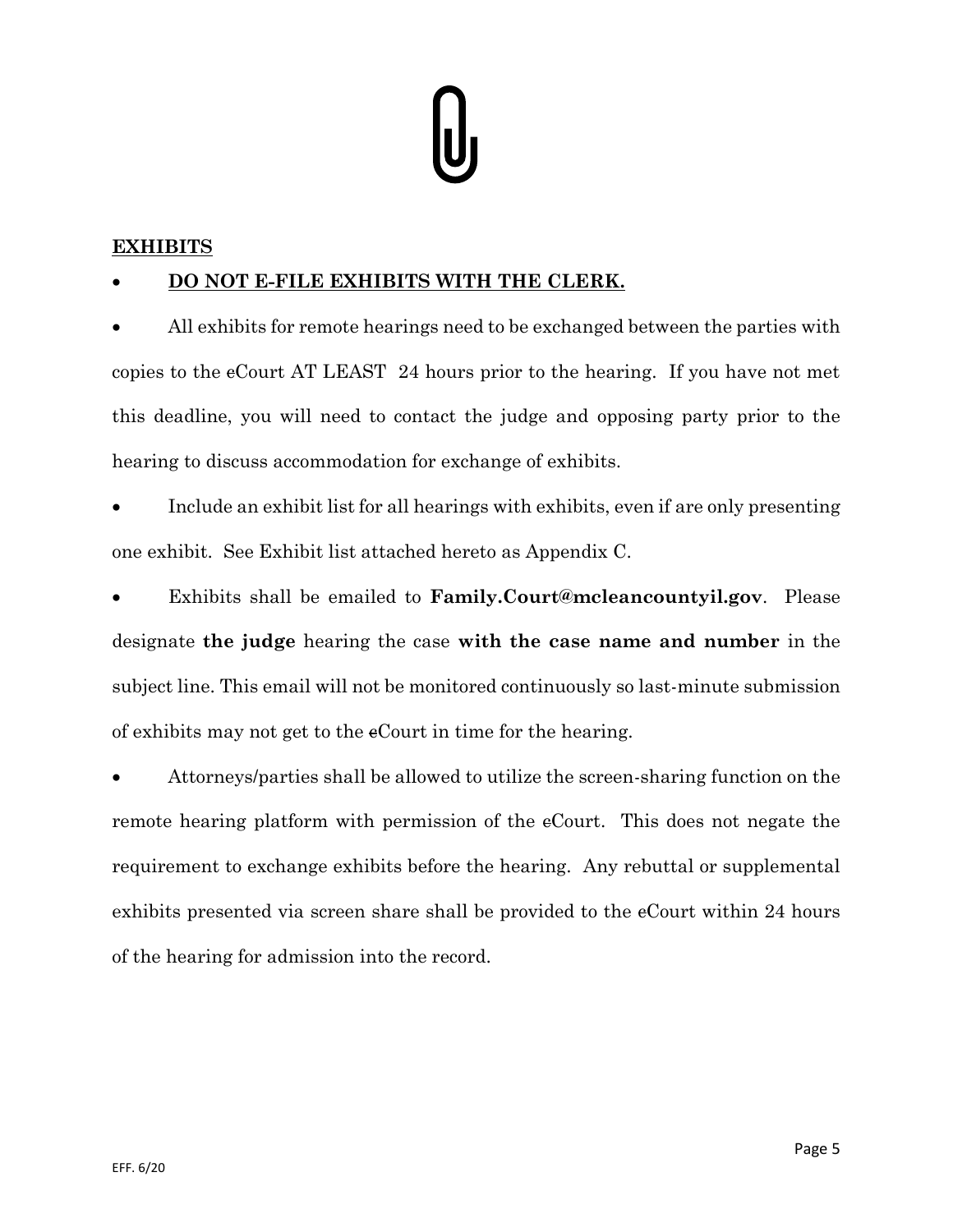

#### **GROUNDS/PROVE-UP HEARINGS**:

• Grounds/prove-up hearings shall be required prior to an entry of Judgment of Dissolution. Said hearings may be scheduled on the judge's daily status call with relative short notice. If you need a special setting outside of the judge's status call, you will need to obtain judicial permission prior to setting the matter for hearing.

#### **EMERGENCY MOTIONS**

Emergency motions should be filed electronically through the e-file system. You may contact the eCourt and provide a courtesy copy of the motion as there may be some delay between filing the motion and when the judge has access to it. The judge will determine whether the motion qualifies as an emergency motion and may schedule a remote hearing on the underlying motion or may schedule a status hearing on the matter.

#### **SETTLEMENT CONFERENCE**

The eCourts will remain available and able to conduct judicial settlement conferences remotely with the use of breakout rooms and use of the Chat feature of the videoconference platform. Parties should be present and acknowledge their understanding and consent to participate in the settlement conference.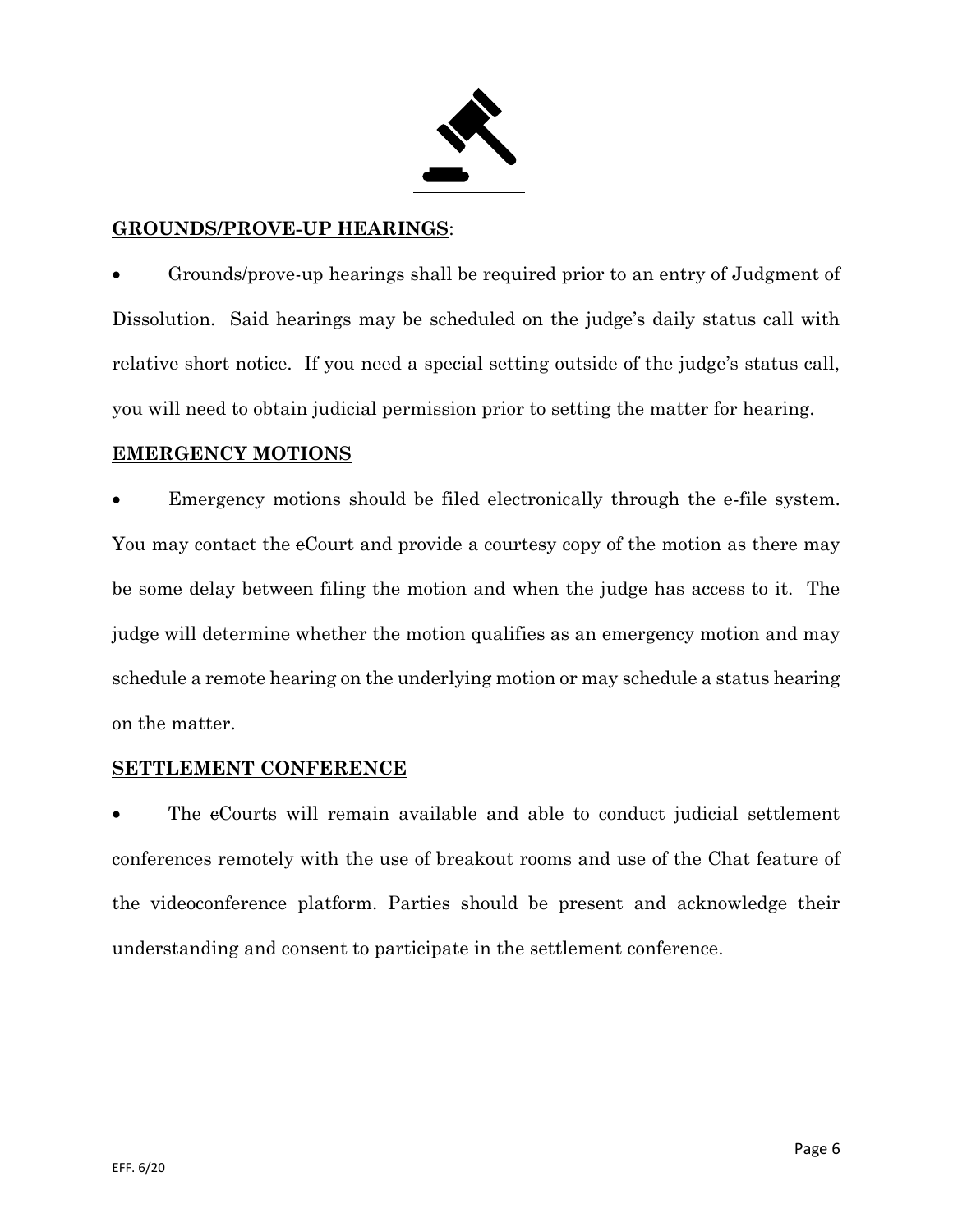

#### **COURT REPORTERS**

• You **must** request a court reporter *ASAP* upon setting your matter for hearing. The eCourt cannot guarantee a court reporter will be available for last minute requests. A recording of the hearing via the remote platform will not be sufficient to create a record of the proceedings. The eCourt will not have access to the courtroom audio recording system in all circumstances and cannot be relied up at this time.

The requesting party will be responsible for providing the remote hearing meeting ID and password with the time of hearing to the court reporter.



#### **GENERAL TIPS AND GUIDELINES**

• Please do not utilize the virtual background feature available in the videoconference platform. While the Court may be utilizing a virtual background to simulate a courtroom environment, it creates visual distortions in meetings with multiple parties.

• Please make every attempt to rename yourself to reflect counsel/party's name of record before entering the waiting room. It is difficult for the cCourt to ascertain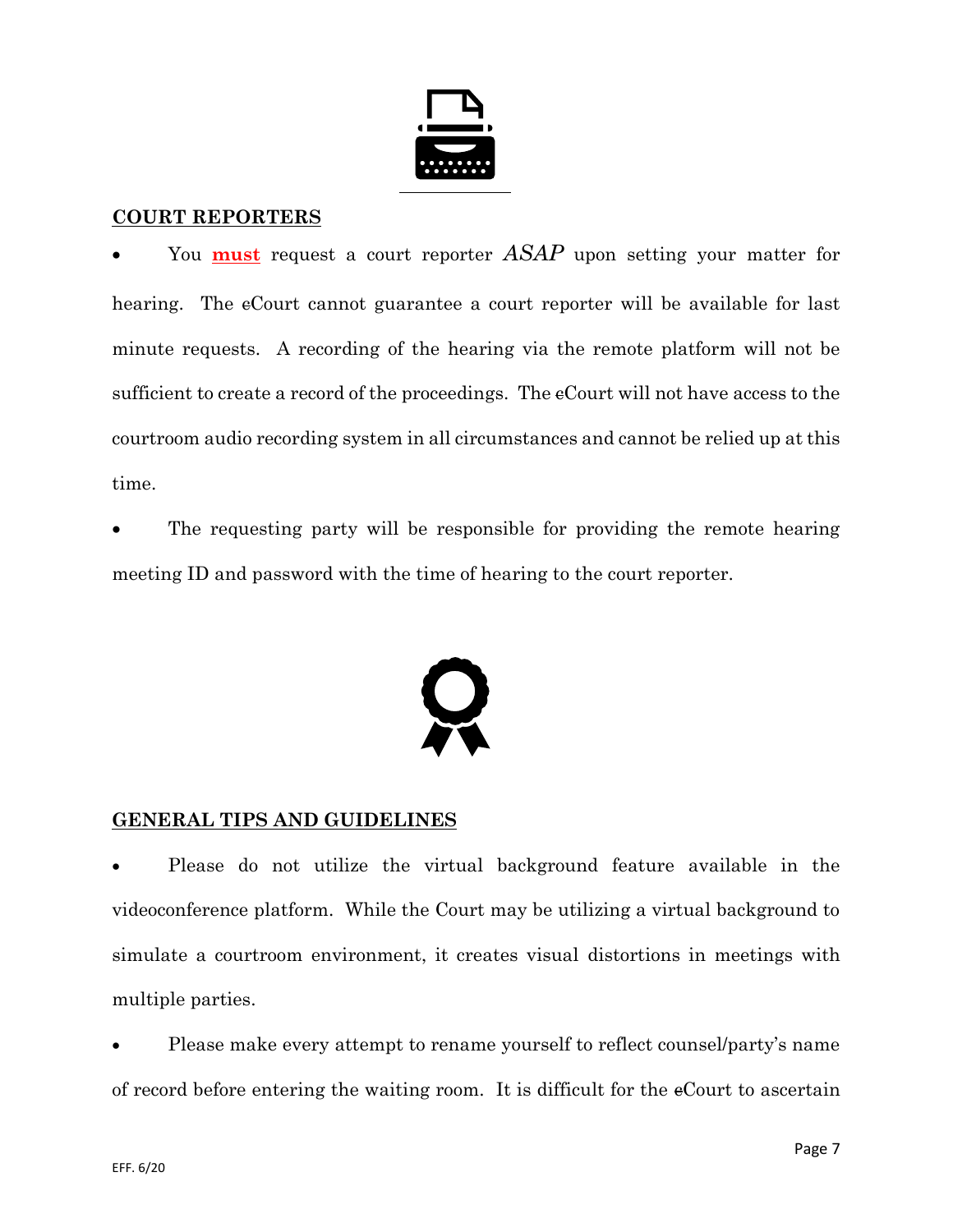which parties and cases are awaiting their hearing without correct names. If you are unsure how to make this change, there are several online tutorials on how to change your screen name in your Zoom® accounts.

Remote hearings are open to the public subject to the public access process outlined in the Guidelines for Virtual Courtroom Proceedings of the Eleventh Judicial Circuit.

• The family division has relaxed the usual accepted courtroom attire while attorneys appear for a remote hearing. Business casual attire is acceptable for remote hearings, such that jackets and ties and dress blouses are not required. However, please respect the decorum of the "virtual courtroom" and dress accordingly. Please remember that other divisions and courts may have more formal dress code requirements.

Page 8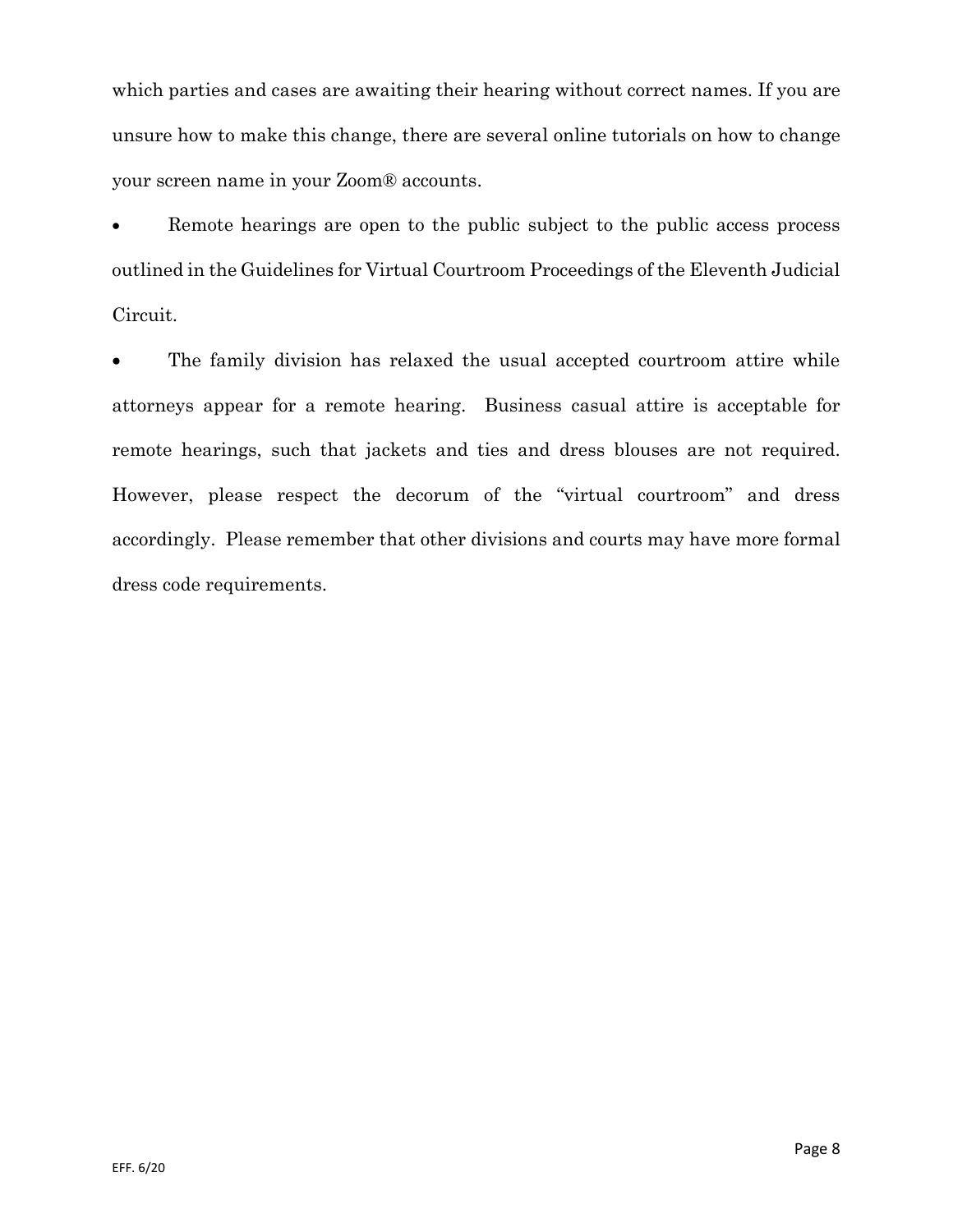| STATE OF ILLINOIS,<br><b>CIRCUIT COURT</b><br><b>McLEAN COUNTY</b> | <b>NOTICE OF</b><br><b>REMOTE HEARING</b> | FOR COURT USE ONLY |
|--------------------------------------------------------------------|-------------------------------------------|--------------------|
| Petitioner                                                         |                                           |                    |
| v.<br>Respondent                                                   |                                           | <b>Case Number</b> |

This matter is set for a hearing on *initial appearance/Case management conference* on the \_\_\_\_day of \_\_\_\_\_\_\_\_\_, 2020, at \_\_\_\_\_\_\_\_\_\_ by remote appearance.

The log-in details for the hearing are as follows:

| To join the Zoom hearing by Video:                     | To join the Zoom hearing by Phone/Audio |  |  |  |
|--------------------------------------------------------|-----------------------------------------|--|--|--|
| Go to https://www.zoom.us/                             | only:                                   |  |  |  |
| Meeting ID:                                            | Dial by your location                   |  |  |  |
| Password:                                              |                                         |  |  |  |
| To appear by video on Zoom, you will need to have      |                                         |  |  |  |
| an electronic device with an internet connection.      | Meeting ID:                             |  |  |  |
| You may use a smart phone, iPad/tablet, or             | Password:                               |  |  |  |
| webcam/built in camera with sound and video. You       |                                         |  |  |  |
| will also need to install the free zoom App before the |                                         |  |  |  |
|                                                        |                                         |  |  |  |

#### **Proof of Service**

Illinois, on\_\_\_\_\_\_\_\_\_\_\_\_\_, 2020 or via email as indicated as a service contact on your electronic filing. The undersigned certifies that a true and correct copy of the foregoing instrument was mailed to the abovenamed persons at their address of record by placing the same in a U.S. Post Office Mail Box in Bloomington,

DATED:\_\_\_\_\_\_\_\_\_\_\_\_\_\_\_\_\_\_\_\_\_\_\_\_\_\_\_\_\_\_ \_\_\_\_\_\_\_\_\_\_\_\_\_\_\_\_\_\_\_\_\_\_\_\_\_\_\_\_\_\_\_\_\_\_\_\_\_\_\_\_\_\_\_\_\_\_\_\_\_\_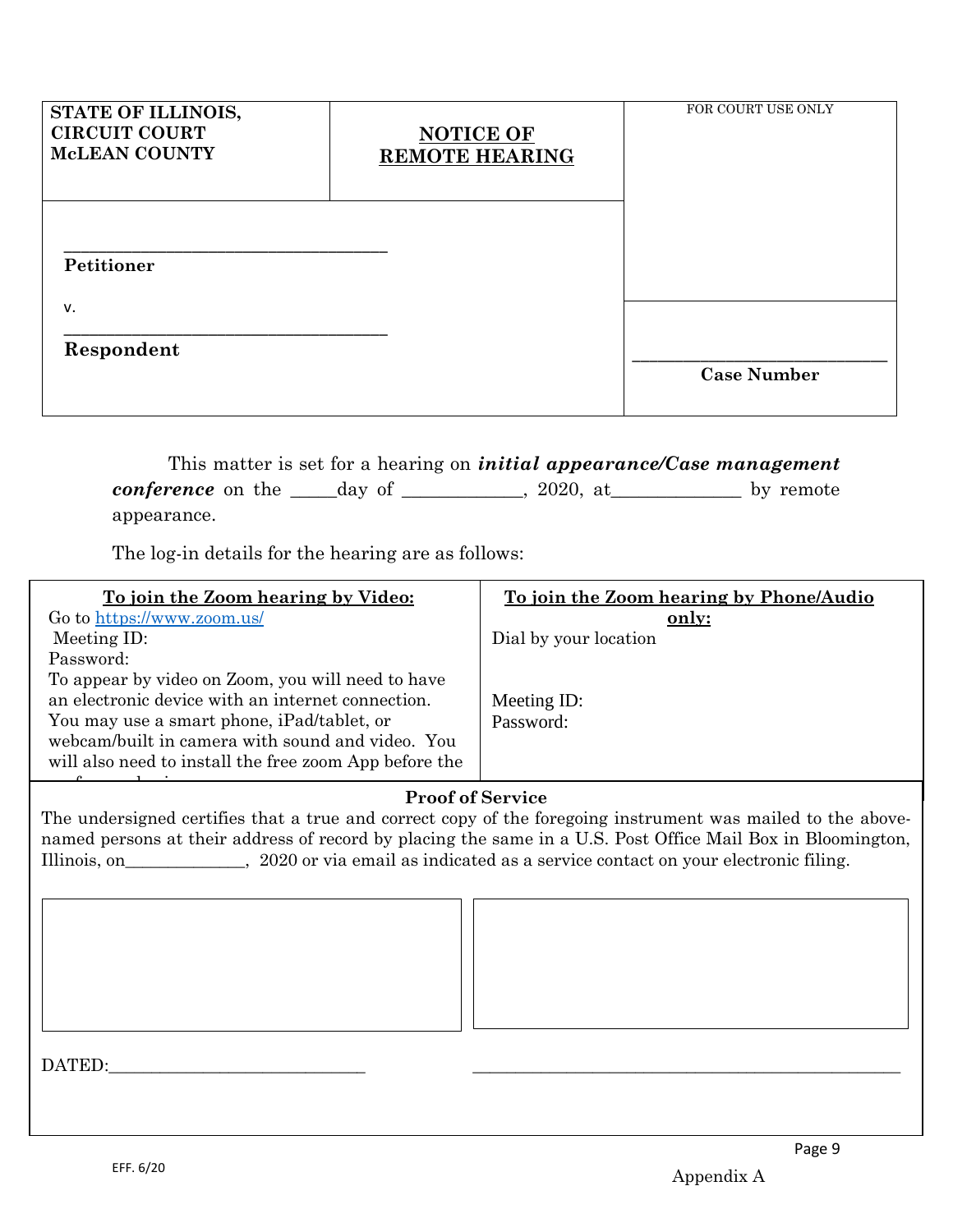# **Remote initial appearance/case management conference**

# **Participating in the Zoom Virtual Courtroom:**

- Parties must sign up for a free account from Zoom Web Conferencing
- You will join the virtual courtroom at the scheduled time by entering the meeting ID and password contained on your **Notice of Remote Hearing**.
	- o It is your responsibility to keep your contact information current with the Circuit Clerk's office during the pendency of your case.
	- o **If you have an attorney**, it is your responsibility to contact your attorney to ensure you have the link to join the Conference at the designated time.
	- o All parties must be logged into the Conference on time.
- When you enter the virtual courtroom, your video will automatically be on and your audio muted, until the hearing begins.

# **IF YOU DO NOT HAVE ACCESS TO VIDEO:**

• If you do not have access to a smart phone, or other electronic device that would allow you to participate by video, you may participate by phone by dialing the local number provided in your Notice of Remote Hearing and inputting your meeting ID and password to join the meeting.

Please be advised you may be placed on hold for a period of time as the Court concludes other matters that are before yours.

If both parties have a full agreement on all outstanding issues, be prepared to efile any and all agreed documents for execution by the Judge PRIOR to your court date or you matter may be delayed.

Be prepared:

- Parties must have enough battery power for the entire hearing and have a charger readily available.
- Parties must have enough data and/or Wi-Fi.
- Parties must be in a quiet area with minimal background noise.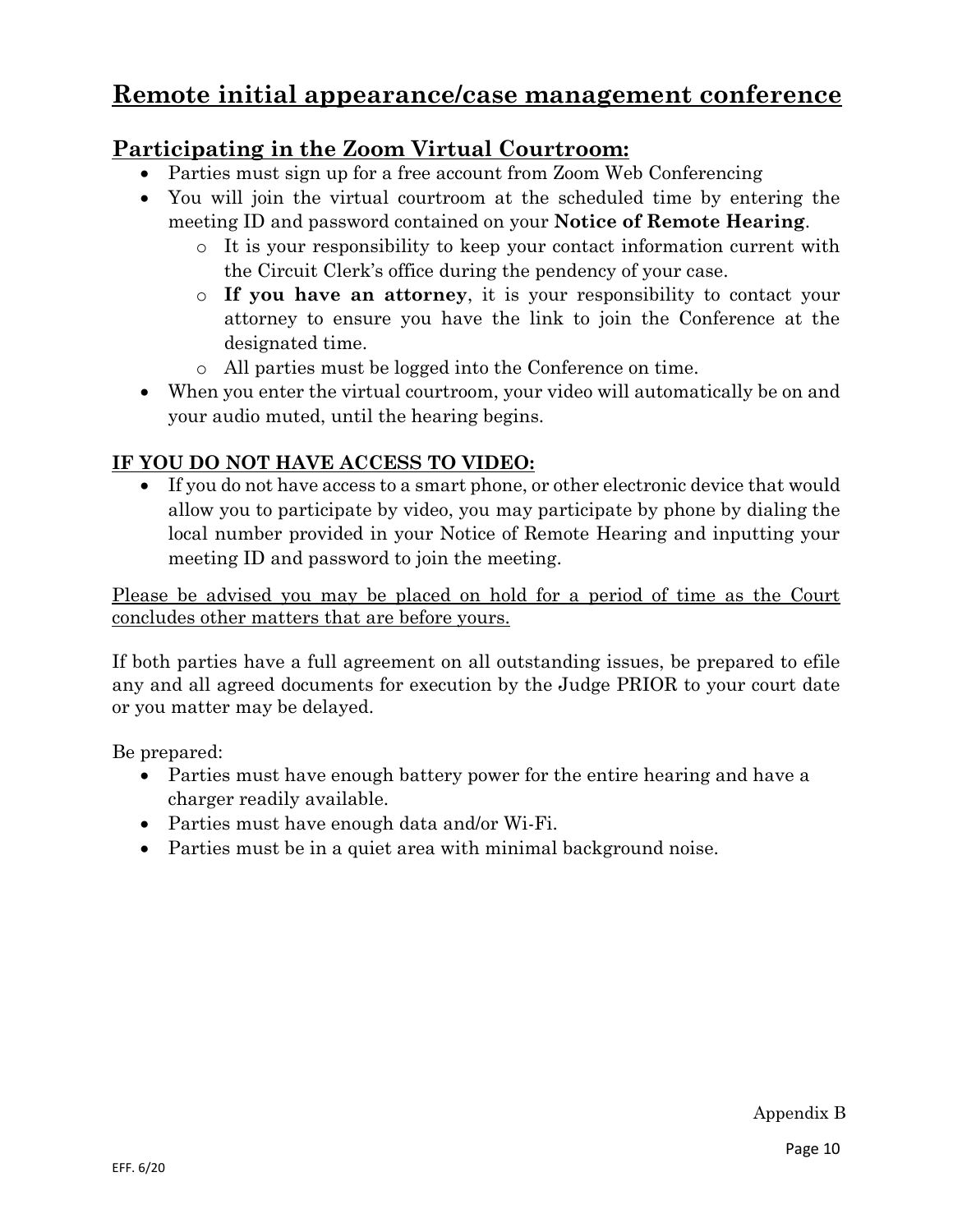Page 11

#### **STATE OF ILLINOIS CIRCUIT COURT McLEAN COUNTY**

**Petitioner** (First, Middle, Last Name)

\_\_\_\_\_\_\_\_\_\_\_\_\_\_\_\_\_\_\_\_\_\_\_\_\_\_\_\_\_\_\_\_\_\_\_\_\_\_\_\_\_\_\_

v.

**Respondent** (First, Middle, Last Name) **Case Number**

**EXHIBIT LIST**

\_\_\_\_\_\_\_\_\_\_\_\_\_\_\_\_\_\_\_\_\_\_\_\_\_\_\_\_\_\_\_\_\_\_\_\_\_\_\_\_\_\_\_\_\_ \_\_\_\_\_\_\_\_\_\_\_\_\_\_\_\_\_\_\_\_\_\_\_

| <b>DATE</b>       |  |                 |                 |         |
|-------------------|--|-----------------|-----------------|---------|
| <b>JUDGE NAME</b> |  |                 |                 |         |
|                   |  |                 |                 |         |
| Description       |  | <b>Objected</b> | Denied          | Impound |
|                   |  |                 |                 |         |
|                   |  |                 |                 |         |
|                   |  |                 |                 |         |
|                   |  |                 |                 |         |
|                   |  |                 |                 |         |
|                   |  |                 |                 |         |
|                   |  |                 |                 |         |
|                   |  |                 |                 |         |
|                   |  |                 |                 |         |
|                   |  |                 |                 |         |
|                   |  |                 |                 |         |
|                   |  |                 |                 |         |
|                   |  |                 | <b>Admitted</b> |         |

FOR COURT USE ONLY

FILE STAMP HERE